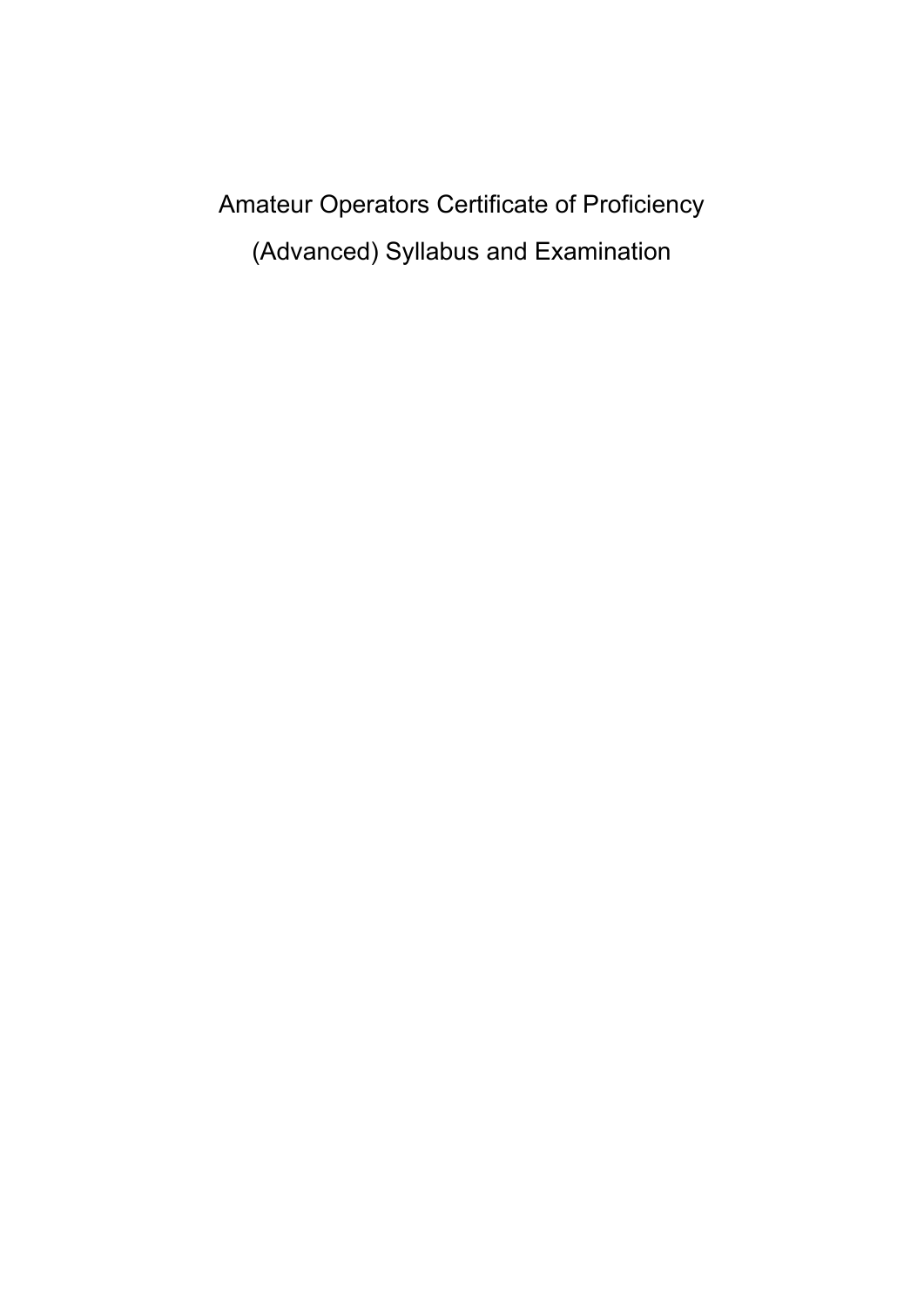# **EXAMINATION SYLLABUS AND REQUIREMENTS FOR A HAREC**

#### **INTRODUCTION**

This syllabus has been produced for the guidance of the administrations so that they may prepare their national amateur radio examinations for the CEPT Harmonised Amateur Radio Examination Certificate (HAREC).

The purpose of the examination is to set a reasonable level of knowledge required for candidate radio amateurs wishing to obtain a license for operating amateur stations.

The scope of the examination is limited to subjects relevant to tests and experiments with, and operation of amateur stations conducted by radio amateurs. These include circuits and their diagrams; questions may relate to circuits using both integrated circuits and discreet components.

- a) Where quantities are referred to, candidates should know the units in which these quantities are expressed, as well as the generally used multiples and sub-multiples of these units.
- b) Candidates must be familiar with the compound of the symbols.
- c) Candidates must know the following mathematical concepts and operations:
	- − adding, subtracting, multiplying and dividing
	- − fractions
	- − powers of ten, exponentials, logarithms
	- − squaring
	- − square roots
	- − inverse values
	- − interpretation of linear and non-linear graphs
	- − binary number system
- d) Candidates must be familiar with the formulae used in this syllabus and be able to transpose them.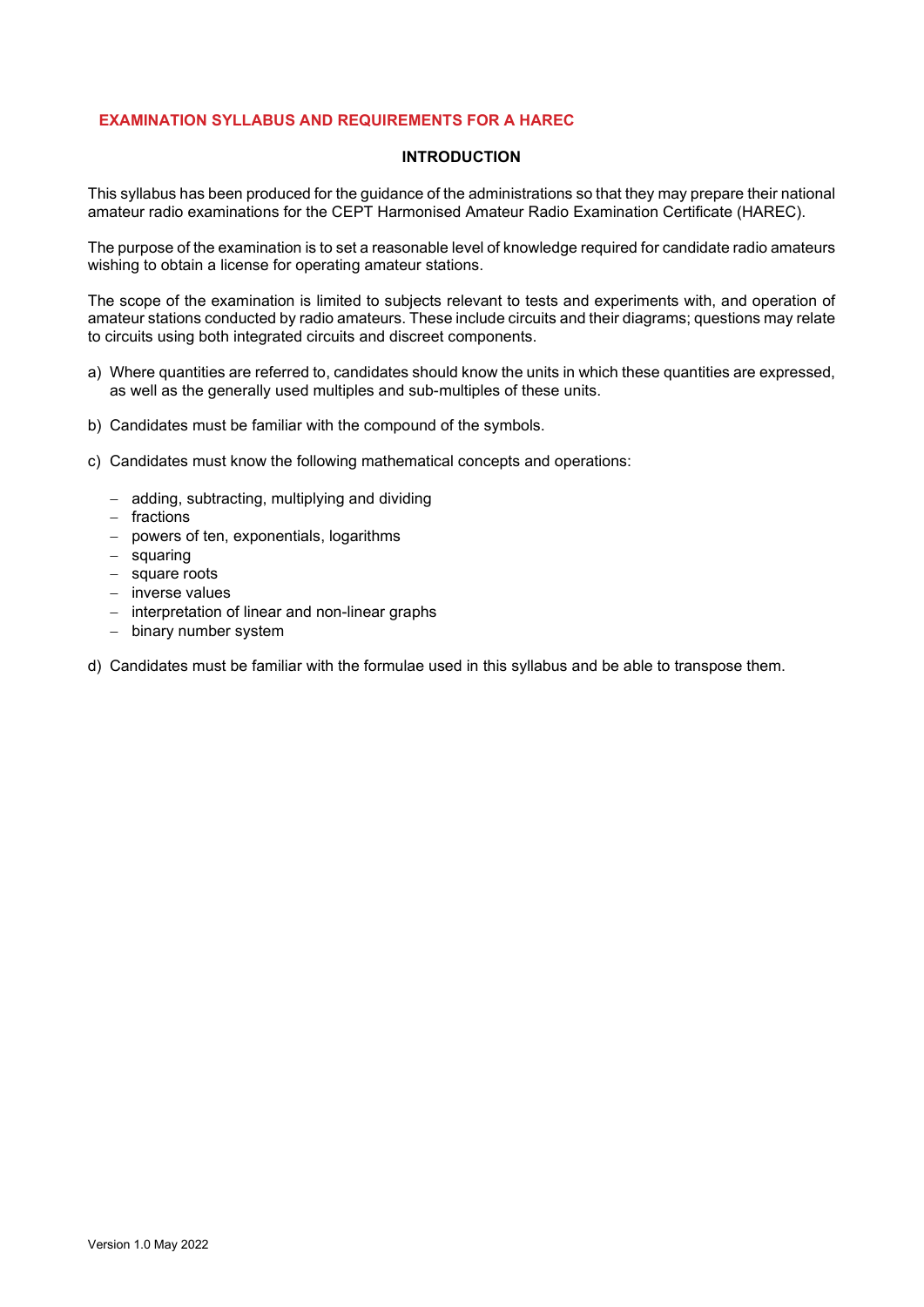# **EXAMINATION SYLLABUS FOR A HARMONISED AMATEUR RADIO EXAMINATION CERTIFICATE (HAREC)**

#### **a) TECHNICAL CONTENT**

# 1. **ELECTRICAL, ELECTRO-MAGNETIC AND RADIO THEORY**

- 1.1 Conductivity;<br>1.2 Sources of el
- 1.2 Sources of electricity;<br>1.3 Electric field;
- 1.3 Electric field;<br>1.4 Magnetic field
- 1.4 Magnetic field;<br>1.5 Electromagneti
- 1.5 Electromagnetic field;<br>1.6 Sinusoidal signals:
- 1.6 Sinusoidal signals;<br>1.7 Non-sinusoidal sign
- 1.7 Non-sinusoidal signals, noise;<br>1.8 Modulated signals:
- 1.8 Modulated signals;<br>1.9 Power and energy;
- 1.9 Power and energy;<br>1.10 Digital signal proce
- Digital signal processing (DSP).

# 2. **COMPONENTS**

- 2.1 Resistor;<br>2.2 Capacito
- 2.2 Capacitor;<br>2.3 Coil:
- 2.3 Coil;<br>2.4 Tran
- 2.4 Transformers application and use;<br>2.5 Diode:
- 2.5 Diode;<br>2.6 Transis
- 
- 2.6 Transistor;<br>2.7 Miscellane Miscellaneous.

# 3. **CIRCUITS**

- 3.1 Combination of components;<br>3.2 Filter:
- 3.2 Filter;<br>3.3 Power
- 3.3 Power supply;<br>3.4 Amplifier:
- 3.4 Amplifier;<br>3.5 Detector;
- Detector;
- 3.6 Oscillator;
- 3.7 Phase Locked Loop [PLL];
- 3.8 Discrete Time Signals and Systems (DSP-systems).

- 4. **RECEIVERS** Types;
- 4.2 Block diagrams;<br>4.3 Operation and fu
- 4.3 Operation and function of the following stages;<br>4.4 Receiver characteristics.
- Receiver characteristics.

# 5. **TRANSMITTERS**

- 5.1 Types;<br>5.2 Block o
- Block diagrams;
- 5.3 Operation and function of the following stages;<br>5.4 Transmitter characteristics.
- Transmitter characteristics.

# 6. **ANTENNAS AND TRANSMISSION LINES**

- 6.1 Antenna types;
- 6.2 Antenna characteristics;
- 6.3 Transmission lines.

# 7. **PROPAGATION**

#### 8. **MEASUREMENTS**

- 8.1 Making measurements;
- 8.2 Measuring instruments.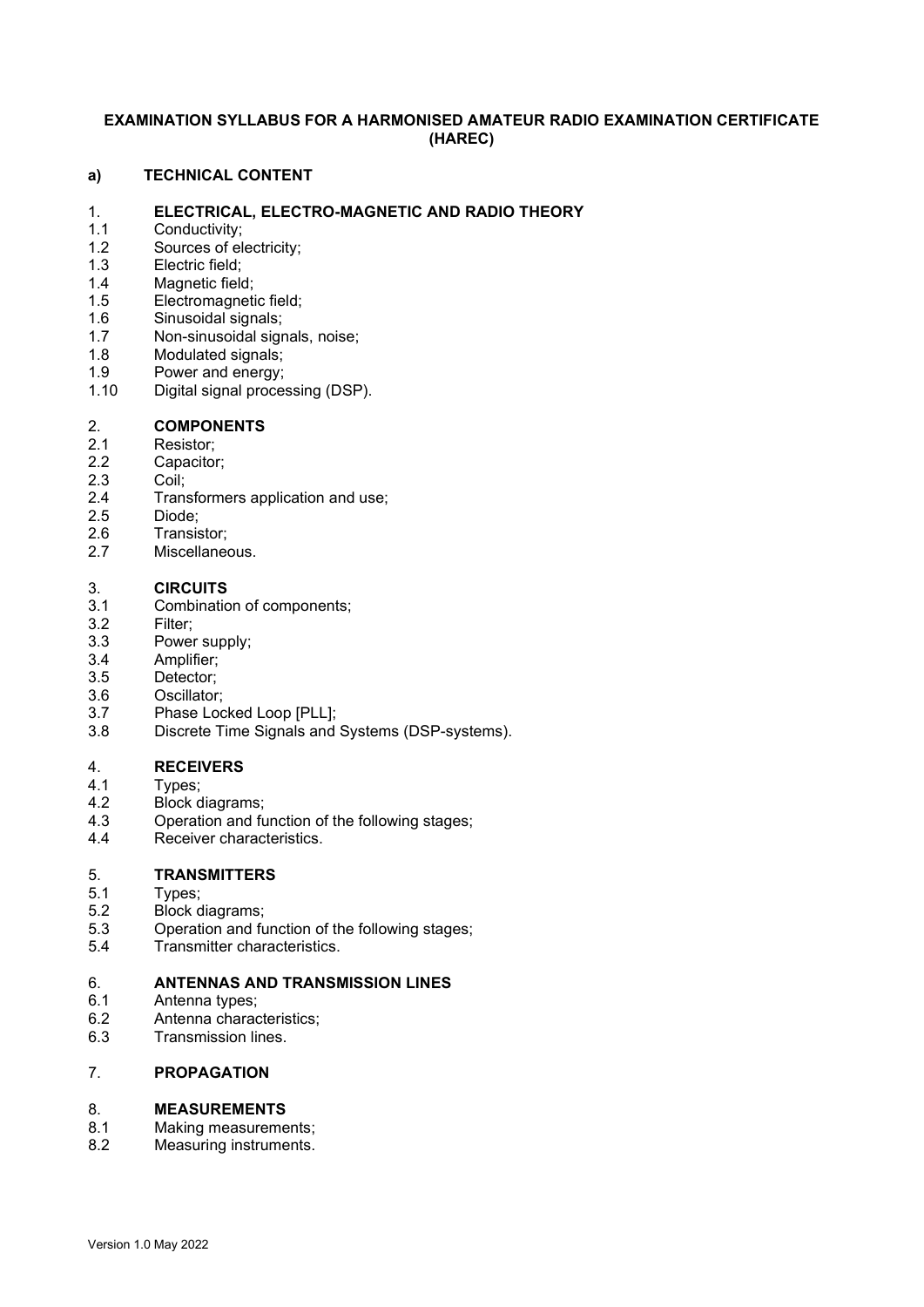# 9. **INTERFERENCE AND IMMUNITY**

- 9.1 Interference in electronic equipment;<br>9.2 Cause of interference in electronic equipment
- 9.2 Cause of interference in electronic equipment;<br>9.3 Measures against interference.
- Measures against interference.

#### 10. **SAFETY**

#### **NATIONAL AND INTERNATIONAL OPERATING RULES AND PROCEDURES**

Phonetic Alphabet; Q-Code; Operational Abbreviations; International Distress Signs, Emergency traffic and natural disaster communication; Call signs; IARU band plans; Social responsibility and operating procedures.

#### **NATIONAL AND INTERNATIONAL REGULATIONS RELEVANT TO THE AMATEUR SERVICE AND AMATEUR SATELLITE SERVICE**

ITU Radio Regulations; CEPT Regulations; National Laws, Regulations and Licence conditions.

### **DETAILED EXAMINATION SYLLABUS**

#### **a) TECHNICAL CONTENT**

#### **CHAPTER 1**

#### 1. **ELECTRICAL, ELECTRO-MAGNETIC AND RADIO THEORY**

#### 1.1 **Conductivity**

- Conductor, semiconductor and insulator;
- Current, voltage and resistance;
- The units ampere, volt and ohm;
- Ohm's Law [*E* = *I* ⋅ *R*]
- Kirchhoff's Laws;
- Electric power  $[P = E \cdot I]$
- The unit watt;
- Electric energy  $[W = P \cdot t]$
- The capacity of a battery [ampere-hour].

#### 1.2 **Sources of electricity**

- Voltage source, source voltage [EMF], short circuit current, internal resistance and terminal voltage;
- Series and parallel connection of voltage sources.

#### 1.3 **Electric field**

- Electric field strength;
- The unit volt/meter;
- Shielding of electric fields.

#### 1.4 **Magnetic field**

- Magnetic field surrounding live conductor;
- Shielding of magnetic fields.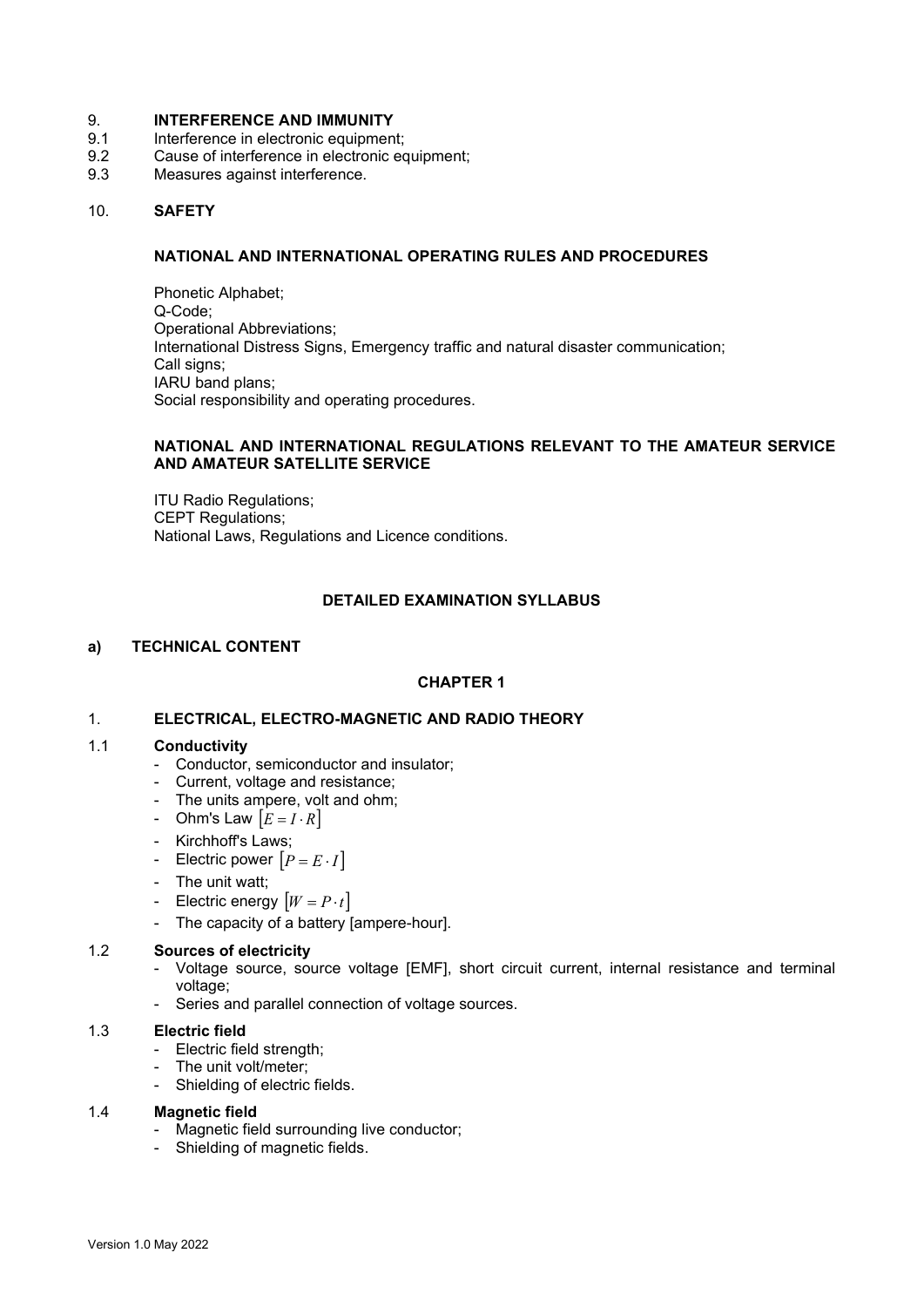# 1.5 **Electromagnetic field**

- Radio waves as electromagnetic waves;
- Propagation velocity and its relation with frequency and wavelength  $[v = f \cdot \lambda]$
- Polarisation.

# 1.6 **Sinusoidal signals**

- The graphic representation in time;
- Instantaneous value, amplitude  $[E_{max}]$ , effective [RMS] value and average value
- Period and duration of period;
- Frequency;
- The unit hertz:
- Phase difference.

### 1.7 **Non-sinusoidal signals**

- Audio signals;
- Square wave;
- The graphic representation in time;
- D.C. voltage component, fundamental wave and higher harmonics;
- Noise  $[P_{N} = kTB]$  (receiver thermal noise, band noise, noise density, noise power in receiver bandwidth).

1.8 **Modulated signals**

### CW;

- Amplitude modulation;
- Phase modulation, frequency modulation and single-sideband modulation;
- Frequency deviation and modulation inde

$$
\mathbf{X} \mid m = \frac{\Delta F}{f_{\text{mod}}}
$$

- Carrier, sidebands and bandwidth;
- Waveforms of CW, AM, SSB and FM signals (graphical presentation);
- Spectrum of CW, AM and SSB signals (graphical presentation);
- Digital modulations: FSK, 2-PSK, 4-PSK, QAM;
- Digital modulation: bit rate, symbol rate (Baud rate) and bandwidth;
- CRC and retransmissions (e.g. packet radio), forward error correction (e.g. Amtor FEC).

#### 1.9 **Power and energy**

- The power of sinusoidal signals  $P = I^2 R$   $P = \frac{E^2}{R}$
- Power ratios corresponding to the following dB values: 0 dB, 3 dB, 6 dB, 10 dB and 20 dB [both positive and negative];
- The input/output power ratio in dB of series-connected amplifiers and/or attenuators;
- Matching [maximum power transfer];
- The relation between power input and output and efficiency  $\left[\eta = \frac{P_{uit}}{P_{in}} \cdot 100\% \right]$  $\left[\eta = \frac{P_{uit}}{P_{in}} \cdot 100\% \right]$ *uit P*  $p = \frac{P}{I}$
- Peak Envelope Power [p.e.p.].

# 1.10 **Digital Signal Processing (DSP)**

- sampling and quantisation;
- minimum sampling rate (Nyquist frequency);
- convolution (time domain / frequency domain, graphical presentation);
- anti-aliasing filtering, reconstruction filtering;
- ADC / DAC.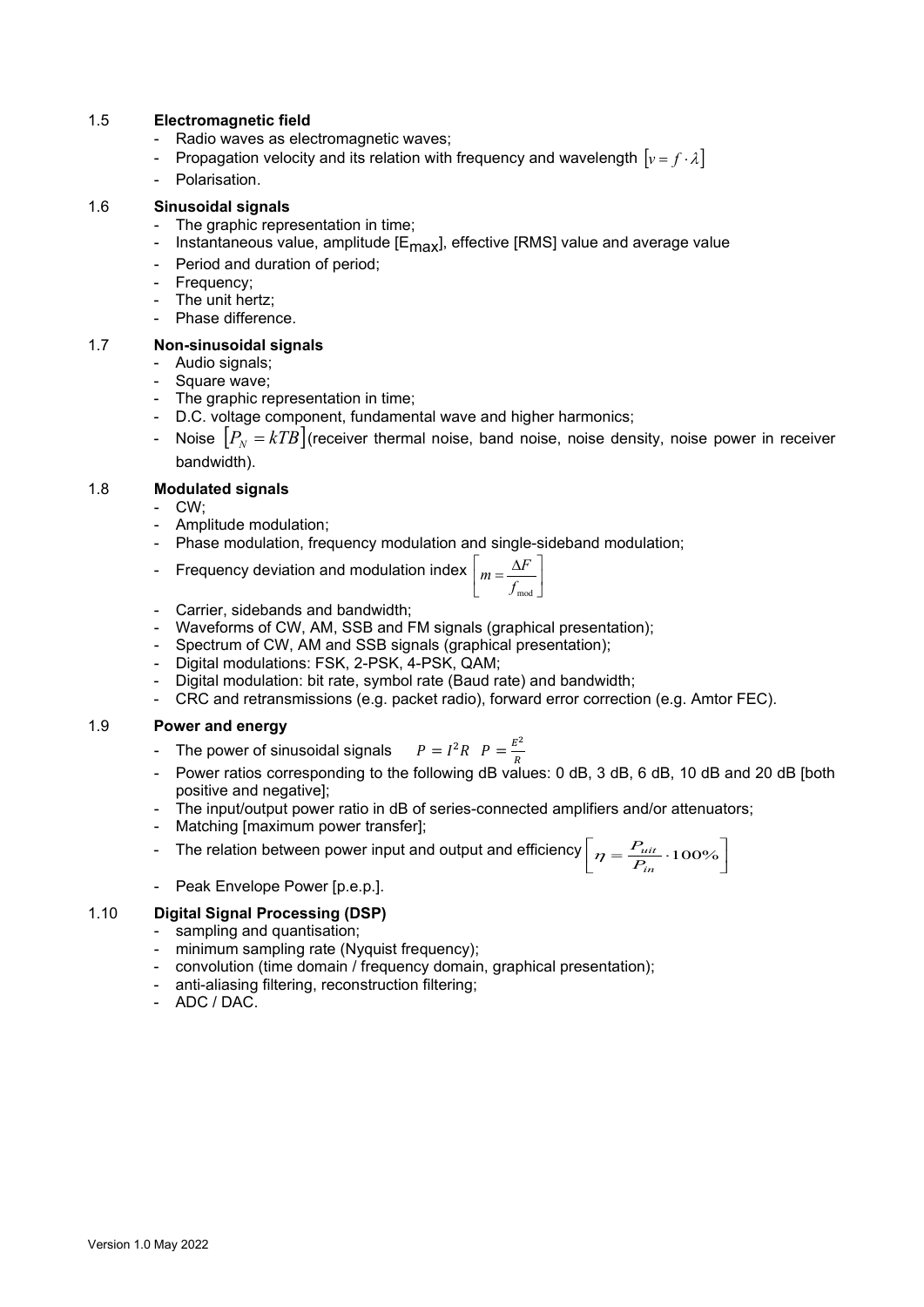# 2. **COMPONENTS**

# 2.1 **Resistor**

- The unit ohm;
- Resistance;
- Current/voltage characteristic;
- Power dissipation.

# 2.2 **Capacitor**

- Capacitance;
- The unit farad:
- The relation between capacitance, dimensions and dielectric. (Qualitative treatment only);

- The reactance 
$$
\left[ X_c = \frac{1}{2\pi f \cdot C} \right]
$$

- Phase relation between voltage and current.

# 2.3 **Coil**

- Self-inductance;
- The unit henry;
- The effect of number of turns, diameter, length and core material on inductance. (Qualitative treatment only);
- The reactance  $\left[ X_{L}=2\pi f\cdot L\right]$
- Phase relation between current and voltage;
- Q-factor.

# 2.4 **Transformers application and use**

- Ideal transformer  $\left| P_{\text{prim}} = P_{\text{sec}} \right|$
- The relation between turn ratio and:
	- voltage ratio
	- current ratio
	- impedance ratio.
	- Transformers.

# 2.5 **Diode**

- Use and application of diodes:
	- Rectifier diode, zener diode, LED [light-emitting diode], voltage-variable and capacitor [varicap];
	- Reverse voltage and leakage current.

# 2.6 **Transistor**

- PNP- and NPN-transistor;
- Amplification factor;
- Field effect vs. bipolar transistor (voltage vs. current driven);
- The transistor in the:
	- common emitter [source] circuit;
	- common base [gate] circuit;
	- common collector [drain] circuit;
	- input and output impedances of the above circuits.

# 2.7 **Miscellaneous**

- Simple thermionic device [valve];
- Voltages and impedances in high power valve stages, impedance transformation;
- Simple integrated circuits (include opamps).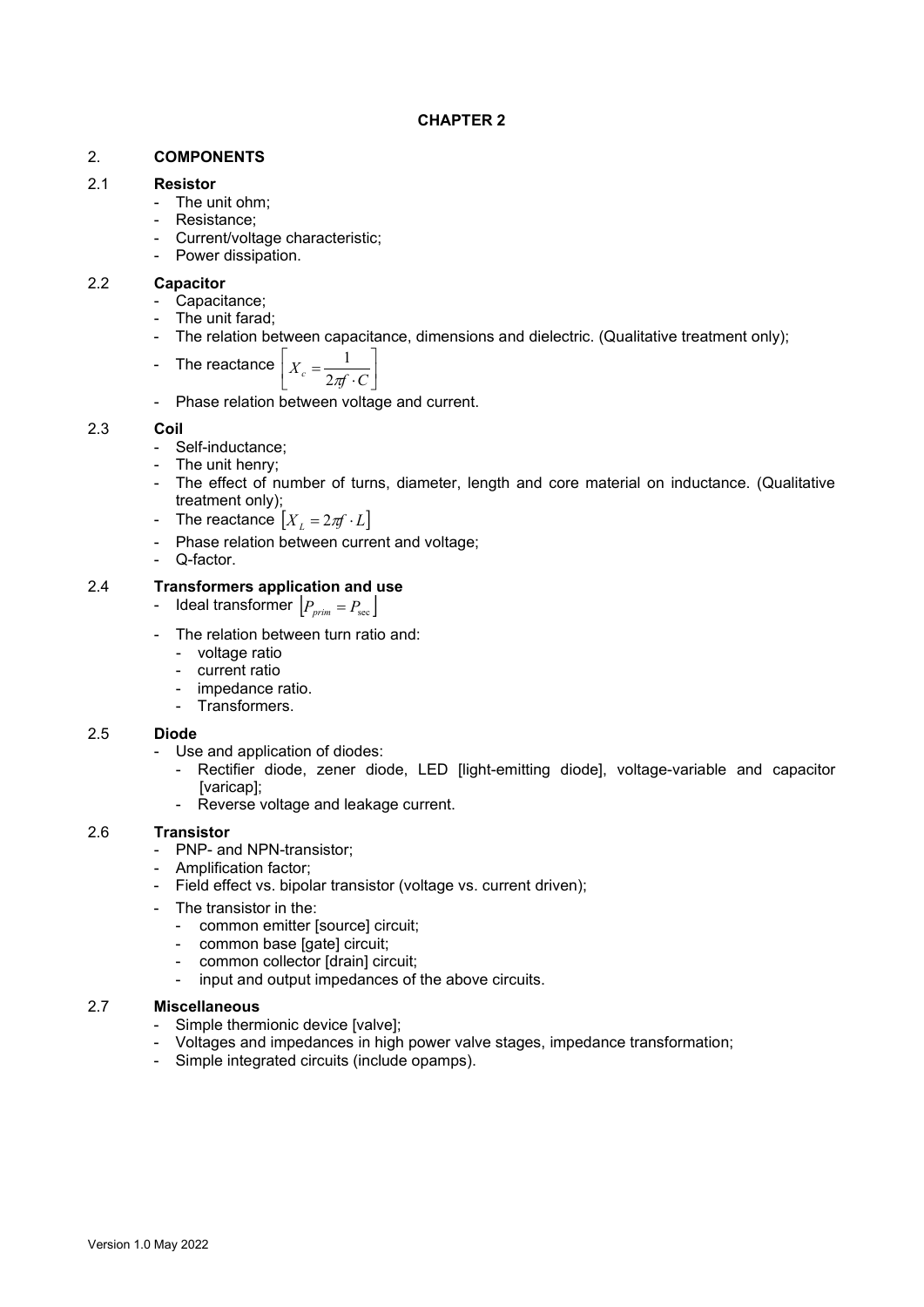# 3. **CIRCUITS**

# 3.1 **Combination of components**

- Series and parallel circuits of resistors, coils, capacitors, transformers and diodes;
- Current and voltage in these circuits;
- Behaviour of real (non-ideal) resistor, capacitor and inductors at high frequencies.

#### 3.2 **Filter**

- Series-tuned and parallel-tuned circuit:
- Impedance;
- Frequency characteristic;
- Resonance frequency  $f = \frac{1}{2\pi\sqrt{LC}}$

$$
Q = \frac{2\pi f \cdot L}{R_s}; Q = \frac{R_p}{2\pi f \cdot L}; Q = \frac{f_{res}}{B}
$$

- Quality factor of a tuned circui
- Bandwidth;
- Band-pass filter;
- Low-pass, high-pass, band-pass and band-stop filters composed of passive elements;
- Frequency response;
- Pi filter and T filter;
- Quartz crystal;
- Effects due to real (=non-ideal) components;
- digital filters (see sections 1.10 and 3.8).

### 3.3 **Power supply**

- Circuits for half-wave and full-wave rectification and the Bridge rectifier;
- Smoothing circuits;
- Stabilisation circuits in low voltage supplies;
- Switching mode power supplies, isolation and EMC.

#### 3.4 **Amplifier**

- Lf and hf amplifiers;
- Gain;
- Amplitude/frequency characteristic and bandwidth (broadband vs. tuned stages);
- Class A, A/B, B and C biasing;
- Harmonic and intermodulation distortion, overdriving amplifier stages.

#### 3.5 **Detector**

- AM detectors (envelope detectors);
- Diode detector;
- Product detectors and beat oscillators;
- FM detectors.

# 3.6 **Oscillator**

- Feedback (intentional and unintentional oscillations);
- Factors affecting frequency and frequency stability conditions necessary for oscillation;
- LC oscillator;
- Crystal oscillator, overtone oscillator;
- Voltage controlled oscillator (VCO);
- Phase noise.

# 3.7 **Phase Locked Loop [PLL]**

- Control loop with phase comparator circuit;
- Frequency synthesis with a programmable divider in the feedback loop.

# 3.8 **Digital signal processing (DSP systems)**

- FIR and IIR filter topologies;
- Fourier Transformation (DFT; FFT, graphical presentation);
- Direct Digital Synthesis.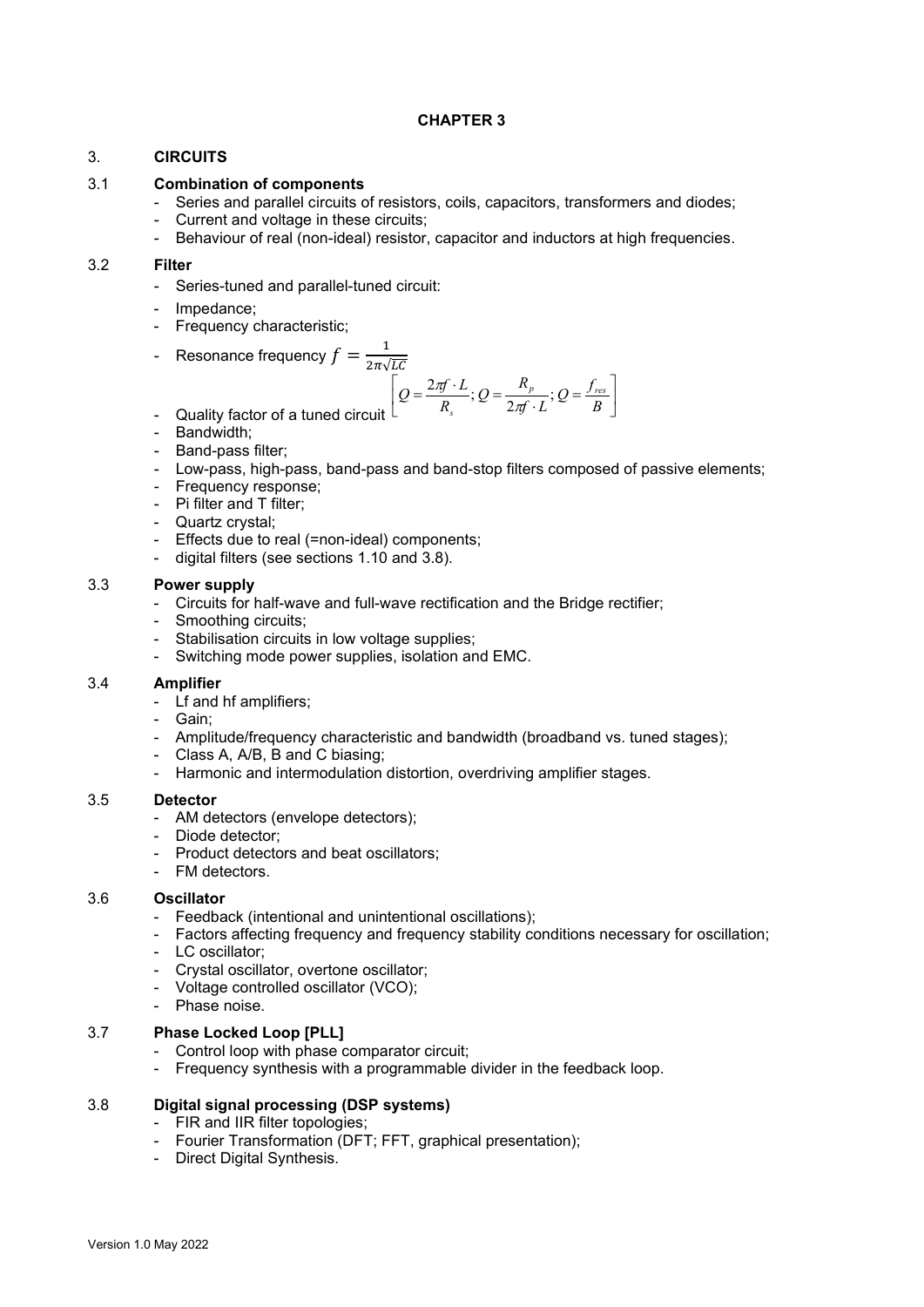# 4. **RECEIVERS**

# 4.1 **Types**

- Single and double superheterodyne receiver;
- Direct conversion receivers.

### 4.2 **Block diagrams**

- CW receiver [A1A];
- AM receiver [A3E]
- SSB receiver for suppressed carrier telephony [J3E];
- FM receiver [F3E].

# 4.3 **Operation and function of the following stages (Block diagram treatment only)**

- HF amplifier [with tuned or fixed band pass];
- Oscillator [fixed and variable];
- Mixer;
- Intermediate frequency amplifier;
- Limiter;
- Detector, including product detector;
- Audio amplifier;
- Automatic gain control;
- S meter;
- Squelch.

# 4.4 **Receiver characteristics (simple description treatment)**

- Adjacent-channel;
- Selectivity;
- Sensitivity, receiver noise, noise figure;
- Stability;
- Image frequency;
- Desensitisation / Blocking;
- Intermodulation; cross modulation;
- Reciprocal mixing [phase noise].

# **CHAPTER 5**

# 5. **TRANSMITTERS**

#### 5.1 **Types**

- Transmitter with or without frequency translation.

# 5.2 **Block diagrams**

- CW transmitter [A1A];
- SSB transmitter with suppressed carrier telephony [J3E];
- FM transmitter with the audio signal modulating the VCO of the PLL [F3E].

# 5.3 **Operation and functions of the following stages (simple description and block diagram)**

- Mixer;
- Oscillator;
- Buffer;
- Driver;
- Frequency multiplier;
- -- Power amplifier;
- Output matching;
- Output filter;
- Frequency modulator;
- SSB modulator;
- Phase modulator;
- Crystal filter.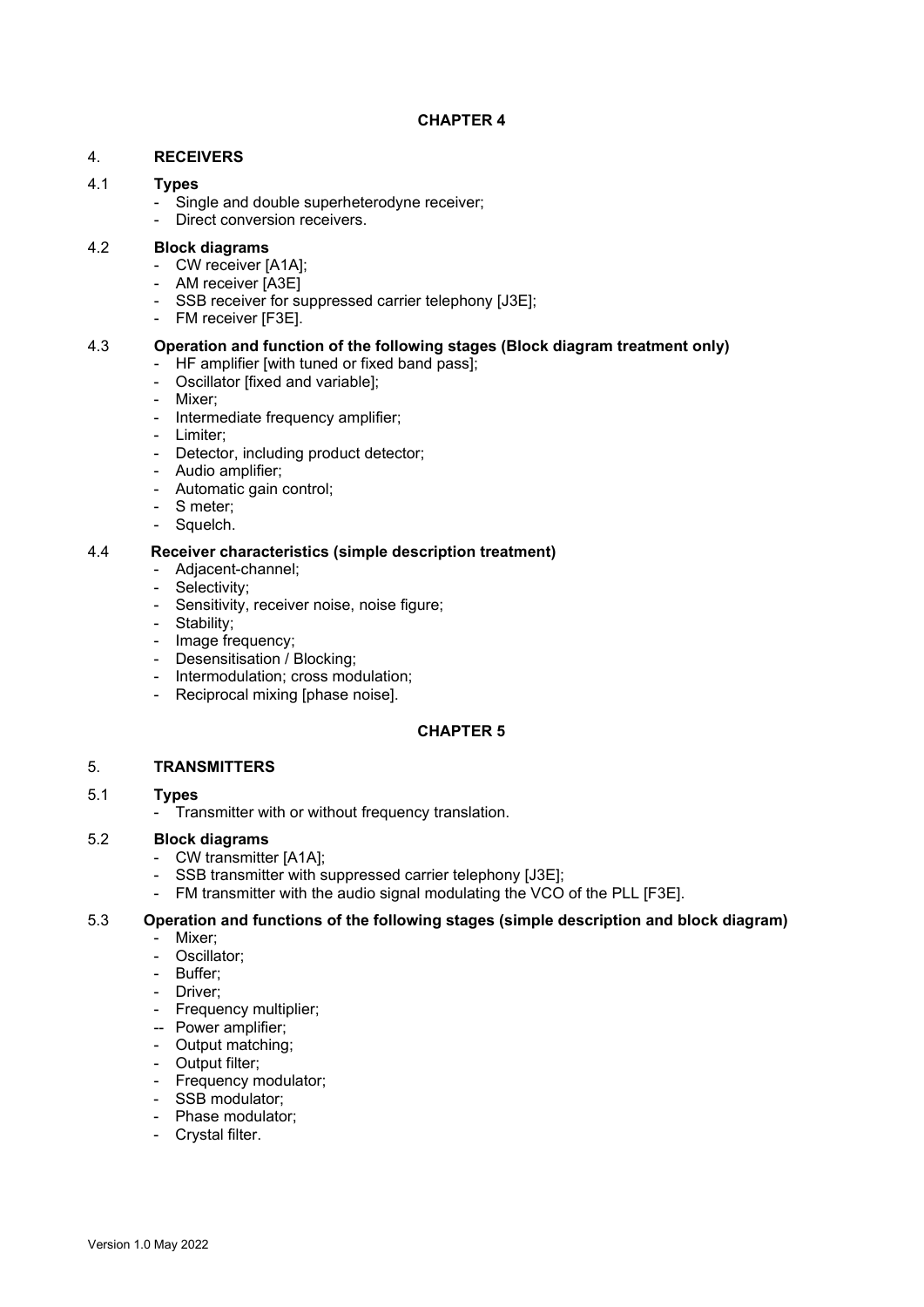#### 5.4 **Transmitter characteristics (simple description)**

- Frequency stability;
- RF-bandwidth;
- Sidebands;
- Audio-frequency range;
- Non-linearity [harmonic and intermodulation distortion];
- Output impedance;
- Output power;
- Efficiency;
- Frequency deviation;
- Modulation index;
- CW key clicks and chirps;
- SSB overmodulation and splatter (agreed);
- Spurious RF radiations (agreed);
- Cabinet radiations;
- Phase noise.

### **CHAPTER 6**

# 6. **ANTENNAS AND TRANSMISSION LINES**

# 6.1 **Antenna types**

- Centre fed half-wave antenna;
- End fed half-wave antenna;
- Folded dipole;
- Quarter-wave vertical antenna [ground plane];
- Antenna with parasitic elements [Yagi];
- Aperture antennas (Parabolic reflector, horn);
- Trap dipole.

# 6.2 **Antenna characteristics**

- Distribution of the current and voltage;
- Impedance at the feed point;
- Capacitive or inductive impedance of a non-resonant antenna;
- Polarisation;
- Antenna directivity, efficiency and gain;
- Capture area;
- Radiated power [ERP, EIRP];
- Front-to-back ratio;
- Horizontal and vertical radiation patterns.

# 6.3 **Transmission lines**

Parallel conductor line;

- Coaxial cable;
- Waveguide;
- Characteristic impedance  $[Z<sub>O</sub>]$ ;
- Velocity factor;
- Standing-wave ratio;
- Losses;
- Balun;
- Antenna tuning units (pi and T configurations only).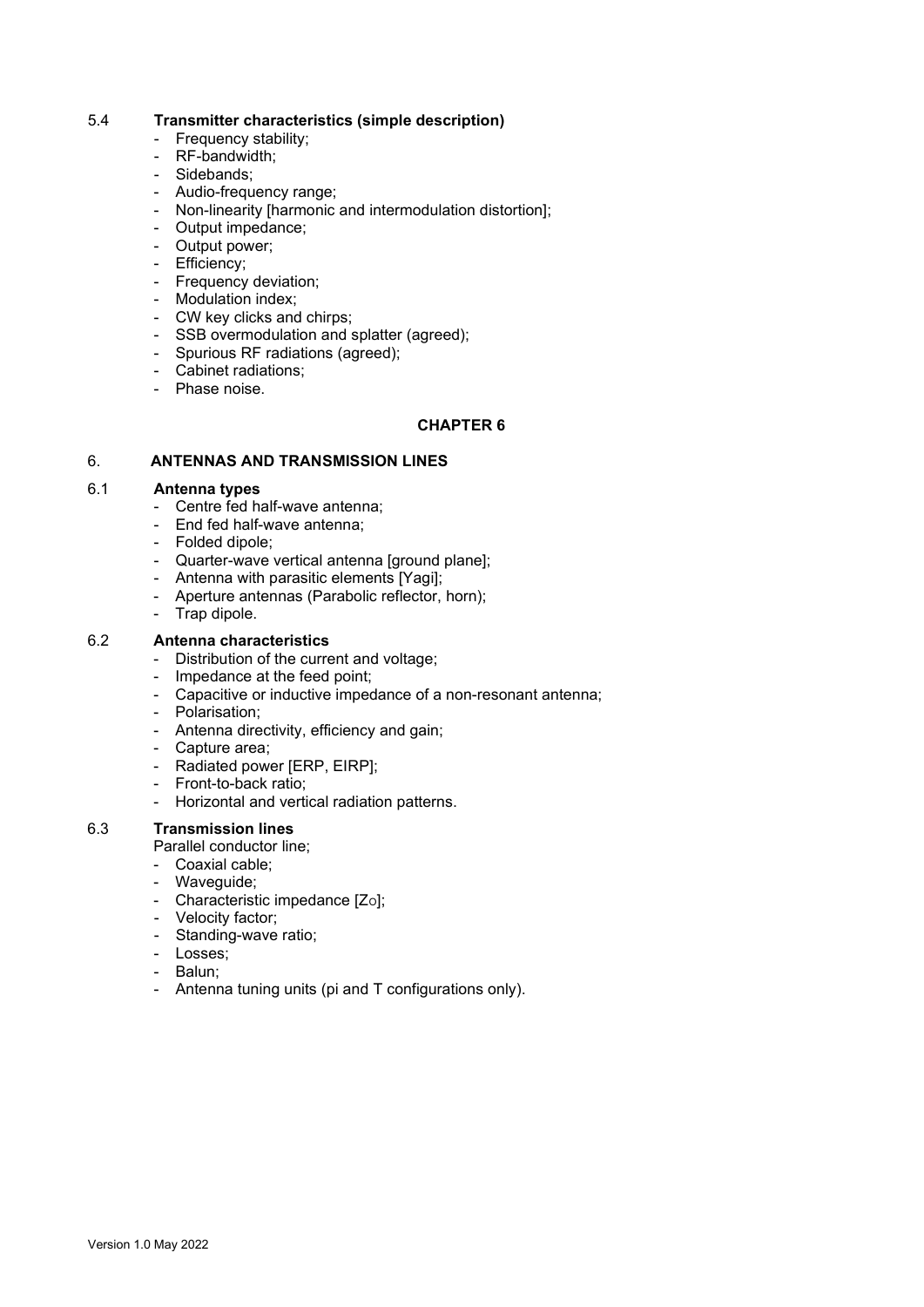# 7. **PROPAGATION**

- Signal attenuation, signal to noise ratio;
- Line of sight propagation (free space propagation, inverse square law);
- Ionospheric layers;
- Critical frequency;
- Influence of the sun on the ionosphere;
- Maximum Usable Frequency;
- Ground wave and sky wave, angle of radiation and skip distance;
- Multipath in ionospheric propagation;
- Fading;
- Troposphere (Ducting, scattering);
- The influence of the height of antennas on the distance that can be covered [radio horizon];
- Temperature inversion;
- Sporadic E-reflection;
- Auroral scattering;
- Meteor scatter;
- Reflections from the moon;
- Atmospheric noise [distant thunderstorms];
- Galactic noise;
- Ground (thermal) noise.
- Propagation prediction basics (link budget):
	- dominant noise source, (band noise vs. receiver noise) ;
	- minimum signal to noise ratio;
	- minimum received signal power;
	- path loss;
	- antenna gains, transmission line losses;
	- minimum transmitter power.

#### **CHAPTER 8**

#### 8. **MEASUREMENTS**

#### 8.1 **Making measurements**

- Measurement of:
	- DC and AC voltages and currents;
	- Measuring errors:
		- Influence of frequency;
		- Influence of waveform:
		- Influence of internal resistance of meters.
	- Resistance;
	- DC and RF power [average power, Peak Envelope Power];
	- Voltage standing-wave ratio;
- Waveform of the envelope of an RF signal;
- Frequency;
- Resonant frequency.

#### 8.2 **Measuring instruments**

- Making measurements using:
	- Multi range meter (digital and analog);
	- Rf-power meter;
	- Reflectometer bridge (SWR meter);
	- Signal generator;
	- Frequency counter;
	- Oscilloscope;
	- Spectrum Analyzer.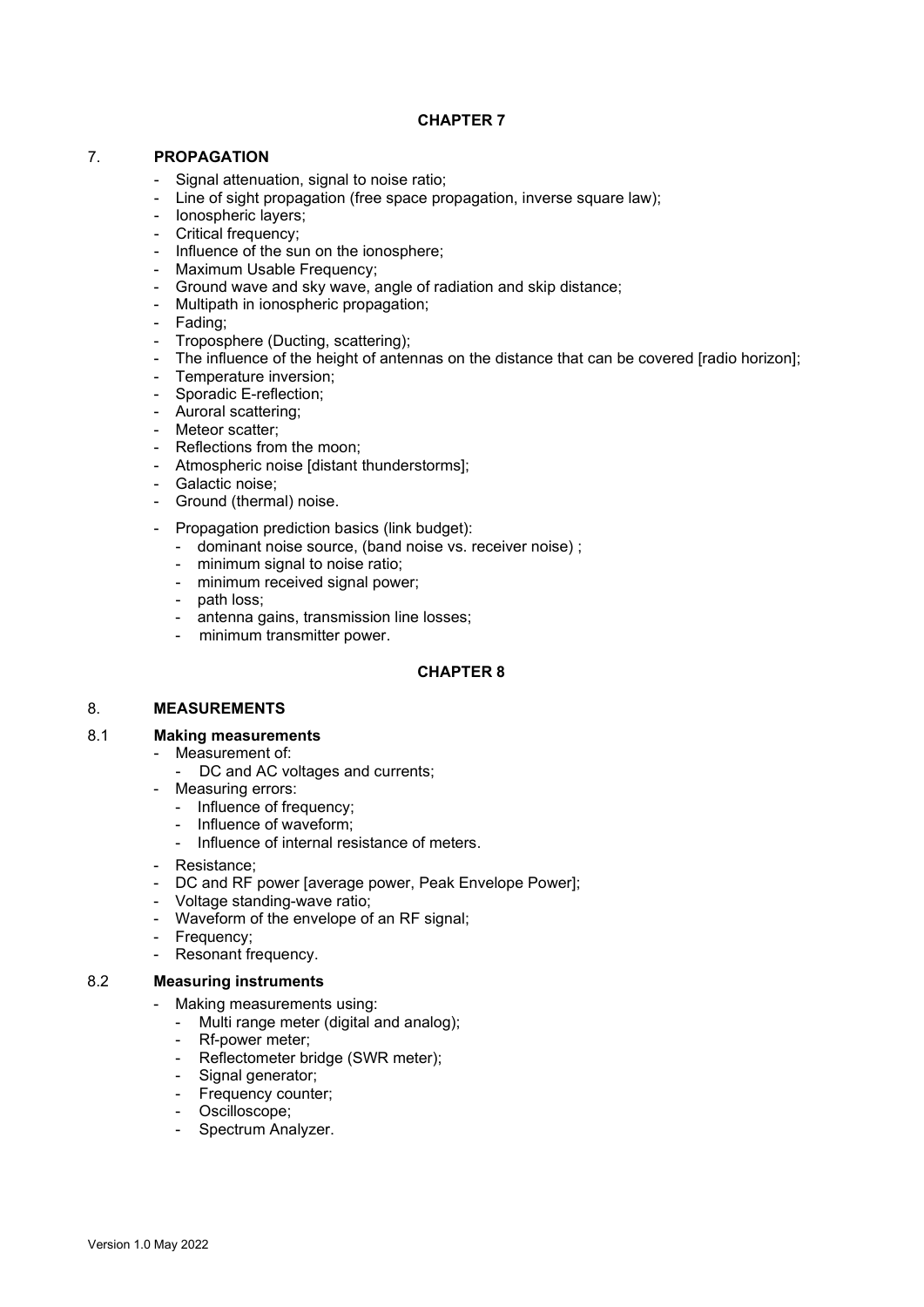#### 9. **INTERFERENCE AND IMMUNITY**

#### 9.1 **Interference in electronic equipment**

- Blocking
- Interference with the desired signal
- Intermodulation
- Detection in audio circuits

#### 9.2 **Cause of interference in electronic equipment**

- Field strength of the transmitter
- Spurious radiation of the transmitter [parasitic radiation, harmonics]
- Undesired influence on the equipment:
	- via the antenna input [aerial voltage, input selectivity]
	- via other connected lines
	- by direct radiation

#### 9.3 **Measures against interference**

- Measures to prevent and eliminate interference effects:
	- Filtering
	- Decoupling
	- Shielding

# **CHAPTER 10**

10.

# **SAFETY**

- High voltages and currents are dangerous
- Interlocks
- Mains supply and high voltage equipment including measuring equipment should be determined to by safe by a qualified person.
- Mains power supply Colour codes nature of the mains supply voltages and earthing<br>- Fuses, residual current detectors (RCDs) and other electrical safety devices
- Fuses, residual current detectors (RCDs) and other electrical safety devices
- General electrical safety practices
- Current electrical safety procedure and resuscitation techniques
- Battery safety
- Electromagnetic Radiation (EMR) Safe distance of people and animals from antennas.
- EMR safety and relation to power, frequency and distance from source
- Working at heights safety qualified person
- Lightning protection and safety procedure for lightning storms.
- Safe use of headphones.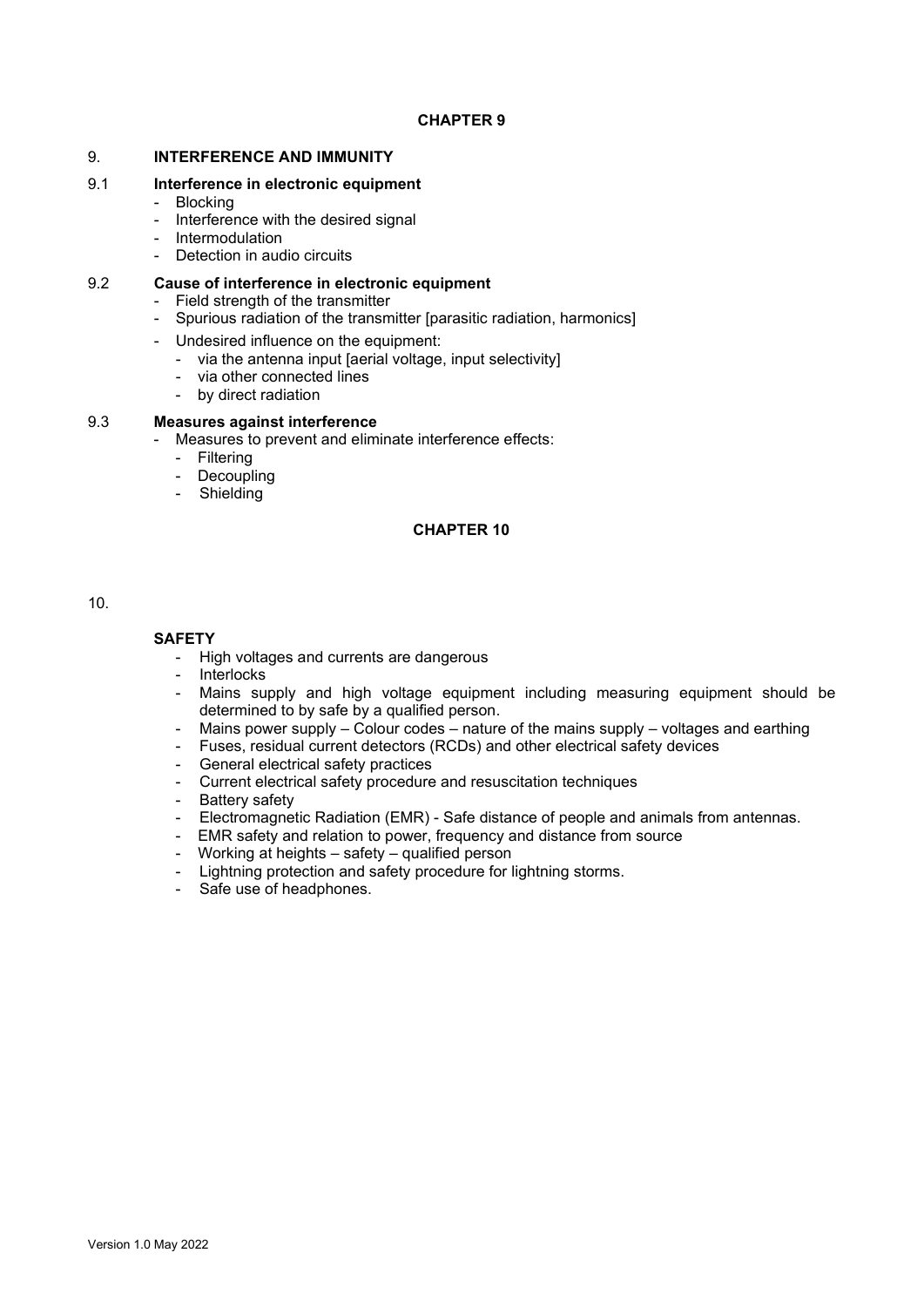### **Notes to the Amateur Operator's Certificate of Proficiency (Advanced) Syllabus and Examination.**

- 1. The examination comprises: Part a) one multi-choice question paper (50 questions) covering theory. questions may be drawn from all parts of the syllabus
- 2. A pass in the Theory or Regulations, or demonstrated competence in the practical component of the examination, will remain valid until a pass in all Parts of the examination is obtained.
- 3. The examination may be undertaken in one session or as part of a course of training.
- 4. Ninety (90) minutes is allowed for the theory paper where the examination is undertaken at one session.

Thirty (30) minutes is allowed for the regulations paper where the examination is undertaken at one session.

- 5. Subject to exemptions, a certificate of proficiency will be issued to persons who correctly answer 70% of the questions in both Theory and Regulations papers and demonstrate competence in all elements of the practical component of the examination.
- 6. Candidates may be supplied with reference materials in order to facilitate some of the assessment requirements. The materials may include look up tables, formula sheets, diagrams, photographs, relevant Radiocommunications Licence Conditions Determinations, band plans and physical examples.